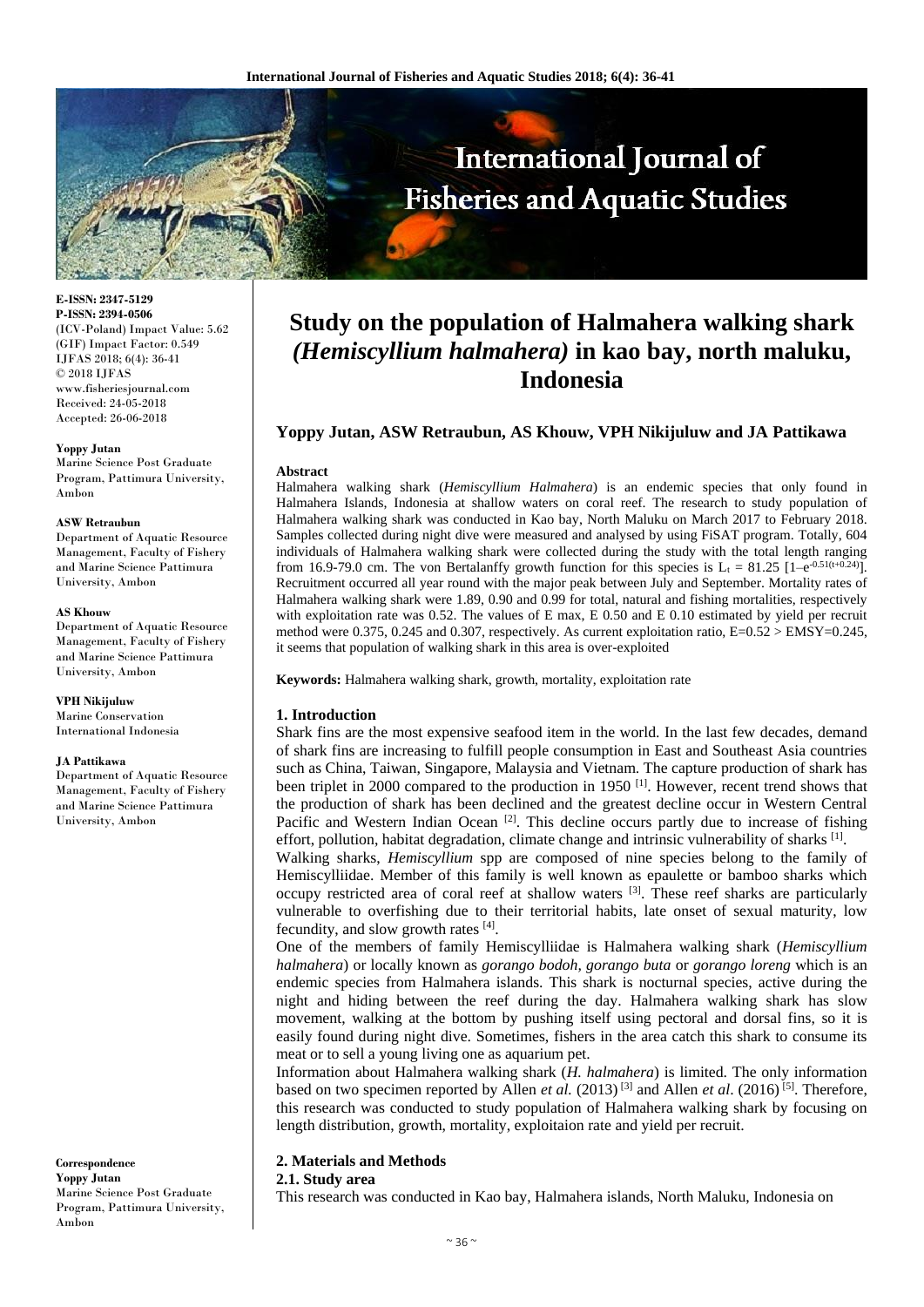March 2017 to February 2018. Four locations were chosen randomly as sampling sites: 1°15'45.17"N 128°3'2.16"E, 1°18'47.38"N 128°3'25.09"E, 1°16'40.26"N 128°2'11.17"E, 1°18'17.61"N 128°5'10.68"E (Figure 1).



**Fig 1:** Map of sampling sites (red square)

# **2.2. Data Collection**

Sample of walking shark was collected during night dive by using using plot method. Totally, there were 296 night dives at 19.30-21.30 pm, 22.00-24.00 pm, 01.00-03.00 am and 03.00-05.00 am. Total length of walking shark collected was measured from the tip of the mouth to the tip of the tail to the nearest 0.1 cm by using a 100 cm plastic rules and then weighted by using a 5.0 kg portable digital balance to the nearest g. Length and weight data were tabulated by using Microsoft Excel 2016.

#### **2.3. Data Analysis**

The von Bertalanffy Growth Function (VBGF) fitted in FISAT II software <sup>[6]</sup> was used to estimate the growth parameters: growth rate (K) and asymptotic length  $(L∞)$ following the Powell–Wetherall method  $[7]$ . This method was used to estimate initial value of L∞ and then using this value to determine the value of K. Adjustments was made to get the best combination of both values to maximize the goodness of fit (Rn) criterion. The third parameter in VBGF, to (theoretical age at birth) was calculated independently, using the empirical formula <sup>[8]</sup>:  $log_{10}$  (-t<sub>o</sub>) = -0.3922 - 0.275 \*  $log_{10}$ L∞  $-1.038 * log_{10}K$ 

The instantaneous rate of total mortality (Z) was estimated by constructing linearized length-converted catch curves incorporated in the FiSAT II tool. Instantaneous natural mortality rate (M) were computed using the empirical equation with a mean annual surface temperature (T) of 30° C: Log<sub>10</sub>M = - 0.0066 - 0.279  $log_{10}$  L $\infty$  + 0.6543  $log_{10}$  K + 0.4634  $log_{10} T$ , where L∞ and K are growth parameters of the VBGF [8]. Fishing mortality was calculated using the relationship:  $F = Z - M^{[8]}$ .

The recruitment pattern was determined using FiSAT tool to estimate the number of pulses per year and the relative strength of each pulse by reconstructing the recruitment pulse from a time series of length–frequency data with input

parameters included L∞ and K.

The relative yield per recruit was computed using Knife-edge option following the procedure incorporated in the FiSAT II tool.

#### **3. Results and Ddiscussion 3.1. Length Distribution**

Totally, there were 604 individuals of walking shark (*H. halmahera*) collected during 296 night dives between March 2017 and February 2018 in Kao bay, North Maluku. Total length (TL) of walking shark collected ranging from 16.9 cm to 79.0 cm with the mean was 56.66 cm.

Bamboo sharks of the genus *Hemiscyllium* usually have small size i.e. less than 85 cm TL <sup>[5]</sup>. However, Last and Stevens (2009) [9] reported the largest size of *Hemiscyllium ocellatum*  i.e. 107.0 cm TL in Australian waters, while Janson *et al*.  $(2012)$ <sup>[10]</sup> and Allen *et al.* (2016)<sup>[5]</sup> reported 84.0 cm TL and 65.7 cm TL, respectively for the same species. On the contrary, Allen *et al.* (2016) <sup>[5]</sup> reported the largest size so far for this genus belongs to *Hemiscyllium henryi* from Triton Bay, West Papua, Indonesia, i.e. 81.5 cm TL. Two specimens of Halmahera walking shark (*H. halmahera*) reported by Allen *et al.* (2013)<sup>[3]</sup> from Halmahera islands were 65.6 cm and 68.1 cm TL for female and male respectively.

Length frequency distribution of Halmahera walking shark (*H. halmahera*) presented in Figure 2 showed that total length class  $55.0 - 75.0$  cm dominated the size of fish samples collected. There is no information available on length frequency distribution of bamboo shark genus *Hemiscyllium.*  The only available information so far is for genus Chiloscyllium namely Whitespotted Bamboo Shark, *Chiloscyllium plagiosum* reported by Chen *et al*. (2007) [11] which has similar length distribution with Halmahera walking shark (*H. halmahera*).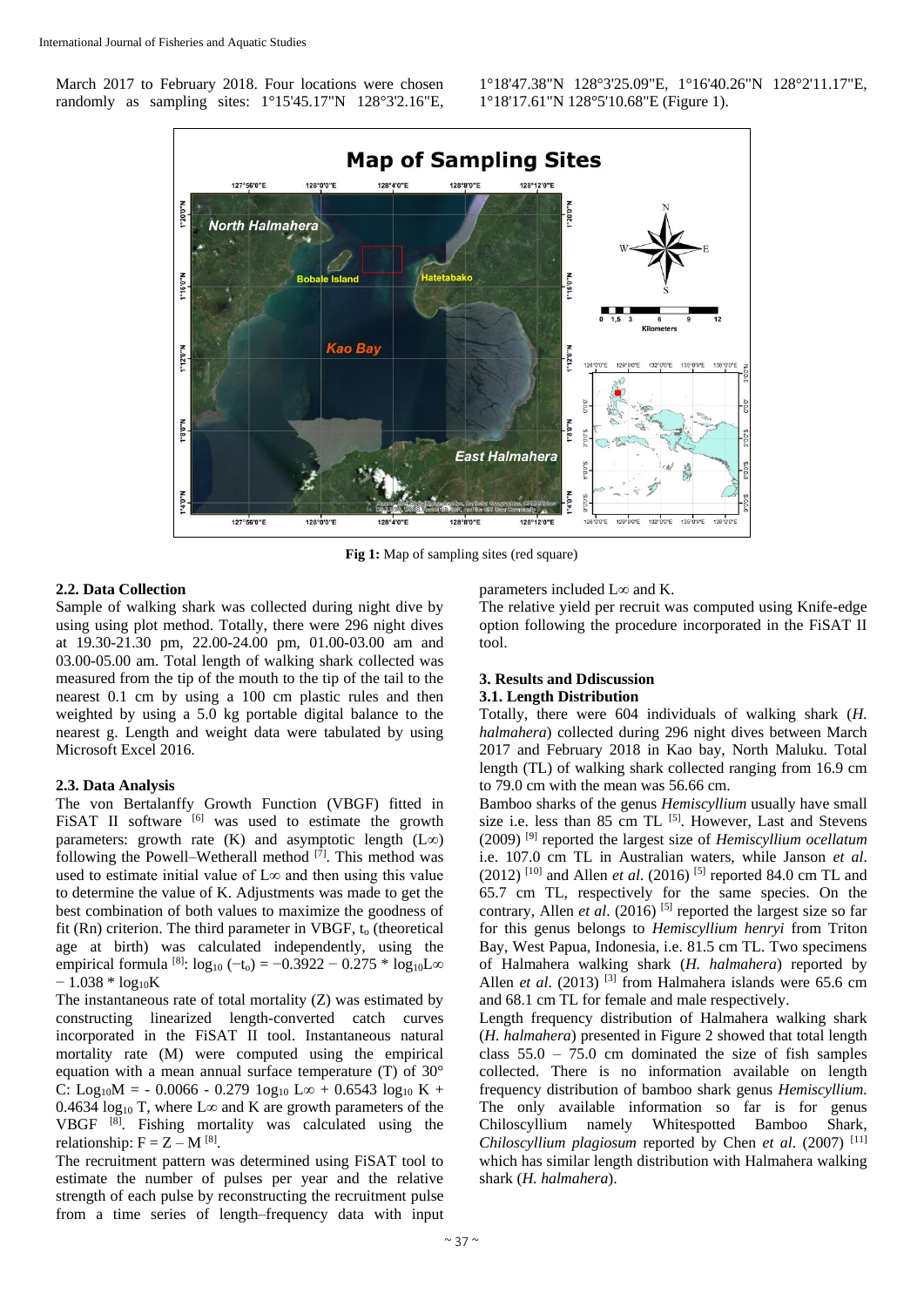

**Fig 2:** Length frequency distribution of *Hemiscyllium Halmahera*

# **3.2. Growth**

Figure 3 shows length frequency distribution with the superimposed growth curve output for the twelve successive months between March 2017 and February 2018 from the FiSAT analysis. Estimated asymptotic length (L∞**)** was 81.25 cm TL and the combination of this value with various values of annual growth rate (K) give the maximum goodness of fit,  $Rn=0.286$  for the  $K = 0.51$  per year. Estimated theoretical age of birth  $t_0$  was -0.24, hence the von Bertalanffy Growth Function for Halmahera walking shark (*H. halmahera*) from Kao bay, Halmahera was L<sub>t</sub> = 81.25 (1- e<sup>-0.51(t + 0,24)</sup>). Growth curve which is represented length of Halmahera walking shark at various ages is shown in Figure 4.



**Fig 3:** FiSAT output of length frequency distribution with superimposed growth curve of *Hemiscyllium Halmahera*



**Fig 4:** Growth curve of *Hemiscyllium halmahera*

This result indicated that maximum length (79.0 cm TL) of Halmahera walking shark (*H. halmahera*) from Kao bay, Halmahera can be achieved in about seven years, but 50% of its asymptotic length will be attained in less than two years. These figures implied that *H. halmahera* is fast growing species at younger ages before reaching it get mature in at the age of about two to three years. Pauly  $(1983)$  <sup>[8]</sup> stated that before maturation, young fish grows faster because most of the energy from food is converted for growth. According to Kienzle (2005)<sup>[12]</sup> growth coefficient between 0.34 and 0.67 per year are mostly intermediate growing species, while Branstetter (1987)<sup>[13]</sup> stated that growth coefficient from  $0.2$  – 0.5 per year can be categorised as rapid growth. Based on those criterion, Halmahera walking shark (*H. halmahera*)

from Kao bay, Halmahera can be considered as intermediate to fast growing fish species.

# **3.3. Recruitment Pattern**

Recruitment pattern of Halmahera walking shark (*H. halmahera*) is presented in Figure 5. Recruitment of this walking shark occurs all year round at different strength with two peaks, minor peak occurs in March and mayor peak in July to September. The lowest relative recruitment occurred in April (2.88%) while the highest found in July (15.40%)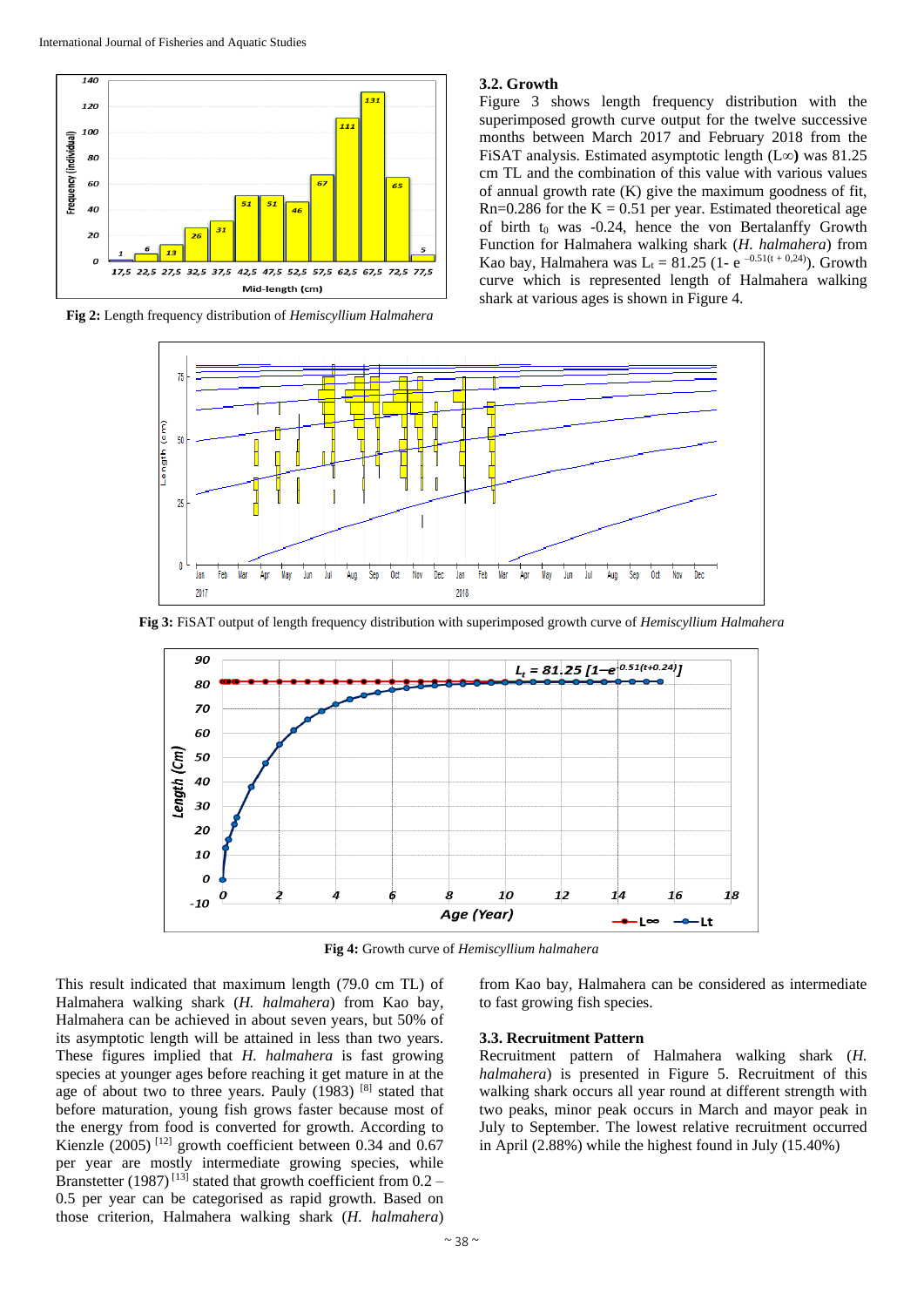

**Fig 5:** Recruitment of *Hemiscyllium halmahera*

Totally, there were 20 individuals of young Halmahera walking shark (*H. halmahera*) found during the study with their size < 30 cm TL. Two of those juveniles at sizes of 16.9 cm and 26.0 cm TL is shown in Figure 6. Based on video, member of genus *Hemiscyllium,* young *H. ocellatum* emerge from egg at 15 cm TL after incubation for 130 days at Tennessee Aquarium<sup>[5]</sup>. Furthermore the authors<sup>[5]</sup> stated this young shark reach a size of about 20 cm TL after 4 months, about 30 cm TL after 12–18 months, and about 45–51 cm TL after two years. Based on this information and the result of estimated growth parameter, the age of two young individuals of Halmahera walking shark (*H. halmahera*) found in Kao bay are predicted at 6 -12 month old.



**Fig 6:** Juvenile of *Hemiscyllium halmahera* collected in November 2017, 16.9 cm TL (left) and in January 2018, 26.0 cm TL (right)

There were 60 individuals mature female found during the research with 8 – 12 eggs. However, based on observation in the laboratory only two eggs were deposited at the bottom of

the aquaria from one individual female (62.8 cm TL, about 3 year old) (see Figure 7).



**Fig 7:** Young eggs (left) and two eggs capsules (right) of *Hemiscyllium halmahera*

# **3.4. Mortality and Exploitation Rate**

Linearized length-converted catch curves in Figure 8 showed that estimated total mortality rate (Z) of *H. halmahera* was 1.89 yr-1 . Estimated natural mortality rate (M) for this species by using empirical formula  $[8]$  with annual temperature T =

 $30^{\circ}$  C was 0.90 yr<sup>-1</sup> while the value of fishing mortality (F) was 0.99 yr<sup>-1</sup>. By comparing fishing mortality rate and total mortality rate, exploitation rate (E) for this species in the area was estimated at 0.52.



 $~\sim$  39  $~\sim$ **Fig 8:** Linearized length-converted catch curves of *Hemiscyllium halmahera*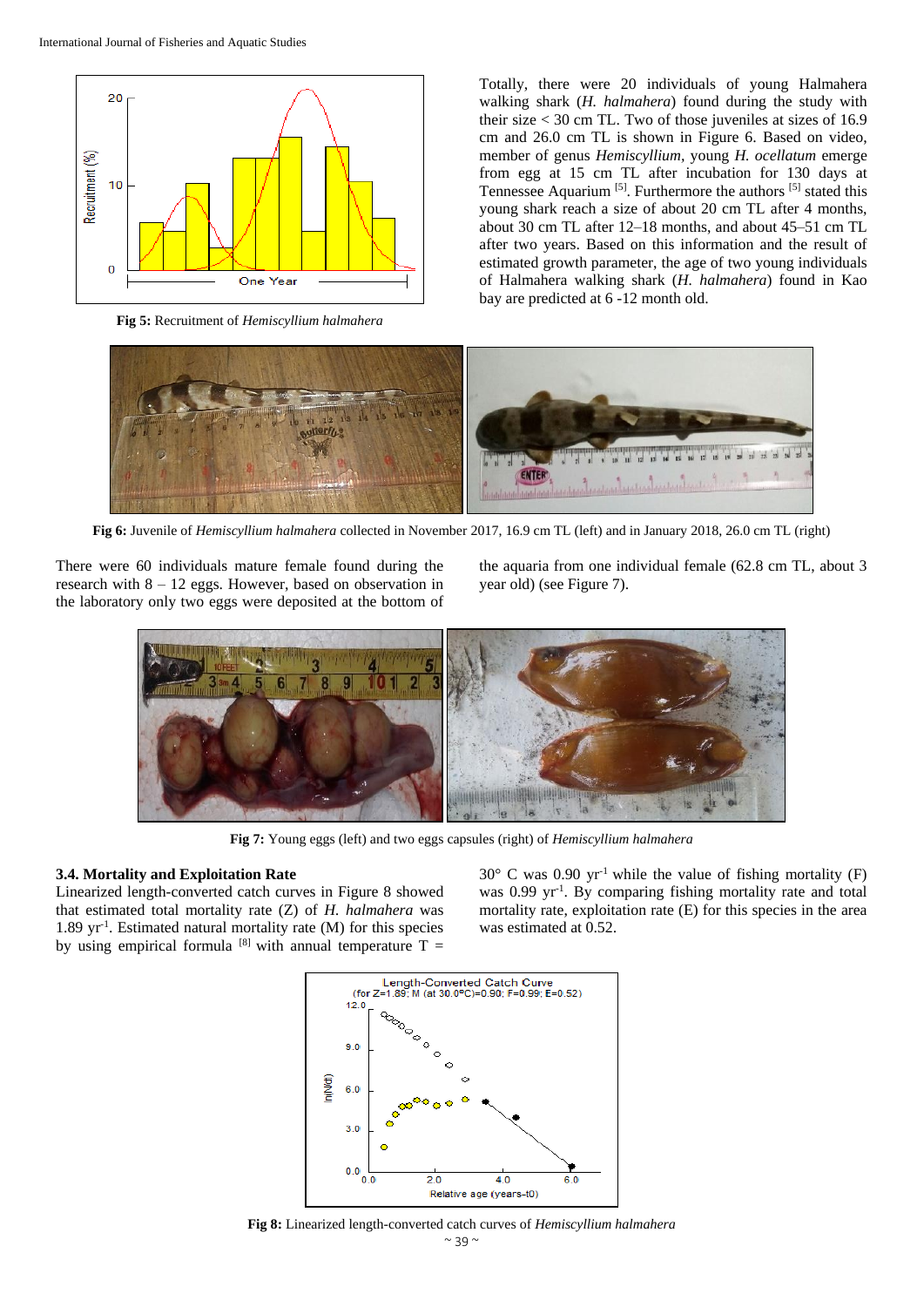Walking sharks of the genus *Hemiscyllium* can survive at bad condition. However, they are vulnerable because of their restricted habitat at shallow waters. Human impact that cause pollution and habitat degradation as well as climate change can have severe impact on population of walking sharks [1]. In addition, reproduction mode of this species, i.e. only two eggs are deposited on the bottom substrate and need long time to hatching (more than 4 months) make Halmahera walking shark become more vulnerable. Furthermore, unfriendly fishing practices in the area such as the use of explosive and cyanide as well as gold mining activity can affect the population of Halmahera walking shark. Decreasing of walking shark, *H. michaeli* population due to habitat degradation had been reported occurred in Milne bay, New Guinea<sup>[14]</sup>.

#### **3.5. Relative Yield per Recruit**

The result of yield per recruit analysis of Halmahera walking shark (*H. halmahera*) used Lc/L∞ dan M/K as input parameters in which  $Lc = 72.42$  cm (Figure 9).



**Fig 9:** FiSAT output for probability of capture of *Hemiscyllium halmahera*

It can be seen in Figure 10 that the E max, E 0.50 and E 0.10 values estimated by the relative yield per recruit analysis were 0.375, 0.245 and 0.307, respectively. Current exploitation ratio of Halmahera walking shark (*H. halmahera*) based on mortalities rate, E=0.52 is far higher than E max and E MSY based on relative yield per recruit analysis. These figures indicated that the population of Halmahera walking shark (*H. halmahera*) in Kao bay is over-exploited.



**Fig 10:** Relative yield per recruit curve of *Hemiscyllium halmahera*

Halmahera walking shark (*H. halmahera*) is not the main

target species in this area. However, fishers in Kao bay often catch an adult fish for its meal and juvenile one for aquarium pet. In addition, unfriendly fishing practices as well as destruction of habitat because of mining activities make this species become vulnerable.

# **4. Conclusion**

A total of 604 individuals of Halmahera walking shark (*H. halmahera*) were collected with total length between 16.9 cm and 79.0 cm and the mean was 56.66 cm. The von Bertalanffy growth function for this species was  $L_t = 81.25$  [1–e<sup>-0.51(t+0.24)</sup>]. There were two recruitment peaks with the major peak occurred between July and September. Mortality rates of Halmahera walking shark were 1.89, 0.90 and 0.99 for total, natural and fishing mortalities, respectively with exploitation rate was 0.52. This exploitation rate is higher than E50 (EMSY) of yield per recruit which indicated that Halmahera walking shark (*H. halmahera*) in Kao bay is over-exploited.

#### **5. Acknowledgements**

The authors would like to thank the government of North Halmahera Regency for financial supporting through doctoral scholarship program to Yoppy Jutan. We also thank David Soumokil, Gidion Manabung and fishers group Cinta Bahari of Tobelo District, North Halmahera Regency for their assistance in data collection.

#### **6. References**

- 1. Marshall JL, Barone M. *SharkFin Guide*: Identifying Sharks From Their Fins. Food and Agriculture Organization of the United Nations Rome, 2016, 144.
- 2. Davidson LNK, Krawchuk MA, Dulvy NK. Why have global shark and ray landings declined: improved management or overfishing? Fish and Fisheries, 2015. doi: 10.1111/faf.12119.
- 3. Allen GR, Erdmann MV, Dudgeon CL. *Hemiscyllium halmahera*, a new species of Bamboo Shark (Hemiscy lliidae) from Indonesia. Aqua, International Journal. 2013; 19(3):123-136.
- 4. Allen GR, Erdmann MV. Reef fishes of the East Indies. Vol. I-III, Tropical Reef Research, Perth, Australia in cooperation with Conservation International, Indonesia Marine Program, Denpasar Indonesia. 2012, 1292.
- 5. Allen GR, Erdmann MV, White WT, Fahmi, Dudgeon CL. Review of the bamboo shark genus *Hemiscyllium* (Orectolobiformes: Hemiscyllidae). Journal of the Ocean Science Foundation. 2016; 23:51-97.
- 6. Gayanilo FC, Sparre P, Pauly D. The FAO-ICLARM Stock Assessment Tools (FiSAT) User's Guide. FAO, Rome, 2003, 176.
- 7. Wetherall JA, Polovina JJ, Ralston S. Estimating growth and mortality in steady-state fish stocks from lengthfrequency data. In: Length-based methods in fisheries research. Pauly D., Morgan G.R. (Eds), ICLARM Conference Proceedings, 1987; 13:53-74.
- 8. Pauly D. Some Simple methods for the assessment of tropical fish Stock. FAO Fisheries Technical Paper. 1983; 234:52.
- 9. Last PR, Stevens JD. Sharks and rays of Australia. Collingwood, Vic: CSIRO Pub, 2009, 644.
- 10. Janson MW, Wueringer BE, Seymour JE. Electroreceptive and mechanoreceptive anatomical specialisations in the epaulette shark (*Hemiscyllium ocellatum*). PLoS One journal. 2012; 7(11):e49857.